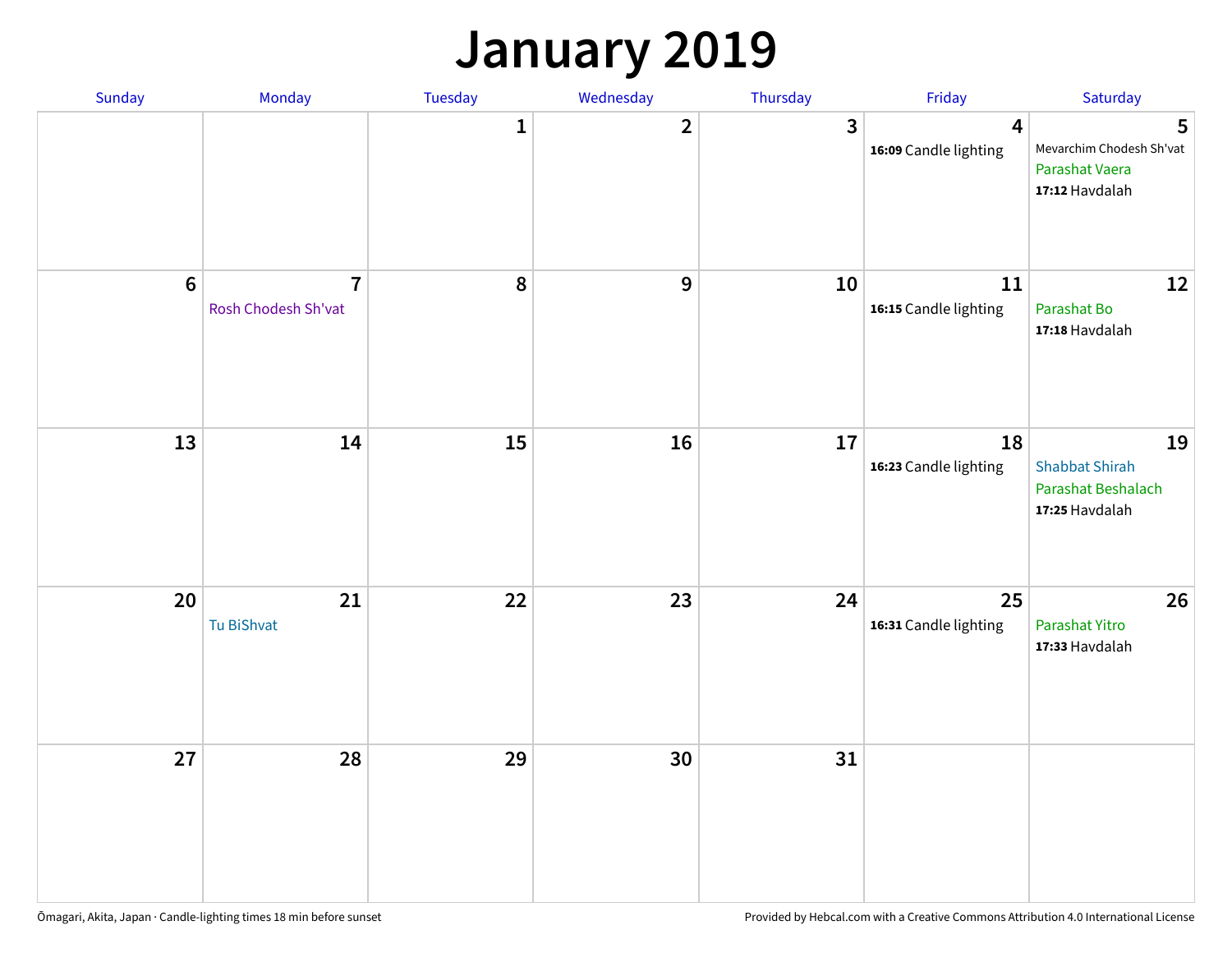# **February 2019**

| Sunday | Monday                  | Tuesday                  | Wednesday                             | Thursday       | Friday                                    | Saturday                                                                           |
|--------|-------------------------|--------------------------|---------------------------------------|----------------|-------------------------------------------|------------------------------------------------------------------------------------|
|        |                         |                          |                                       |                | $\mathbf{1}$<br>16:39 Candle lighting     | $\overline{2}$<br>Mevarchim Chodesh Adar I<br>Parashat Mishpatim<br>17:40 Havdalah |
| 3      | $\overline{\mathbf{4}}$ | 5<br>Rosh Chodesh Adar I | $6\phantom{a}$<br>Rosh Chodesh Adar I | $\overline{7}$ | $\boldsymbol{8}$<br>16:47 Candle lighting | 9<br>Parashat Terumah<br>17:48 Havdalah                                            |
| $10\,$ | $11\,$                  | 12                       | 13                                    | 14             | 15<br>16:55 Candle lighting               | 16<br>Parashat Tetzaveh<br>17:56 Havdalah                                          |
| $17\,$ | 18                      | 19<br><b>Purim Katan</b> | $20\,$                                | 21             | 22<br>17:03 Candle lighting               | 23<br>Parashat Ki Tisa<br>18:03 Havdalah                                           |
| 24     | 25                      | 26                       | 27                                    | 28             |                                           |                                                                                    |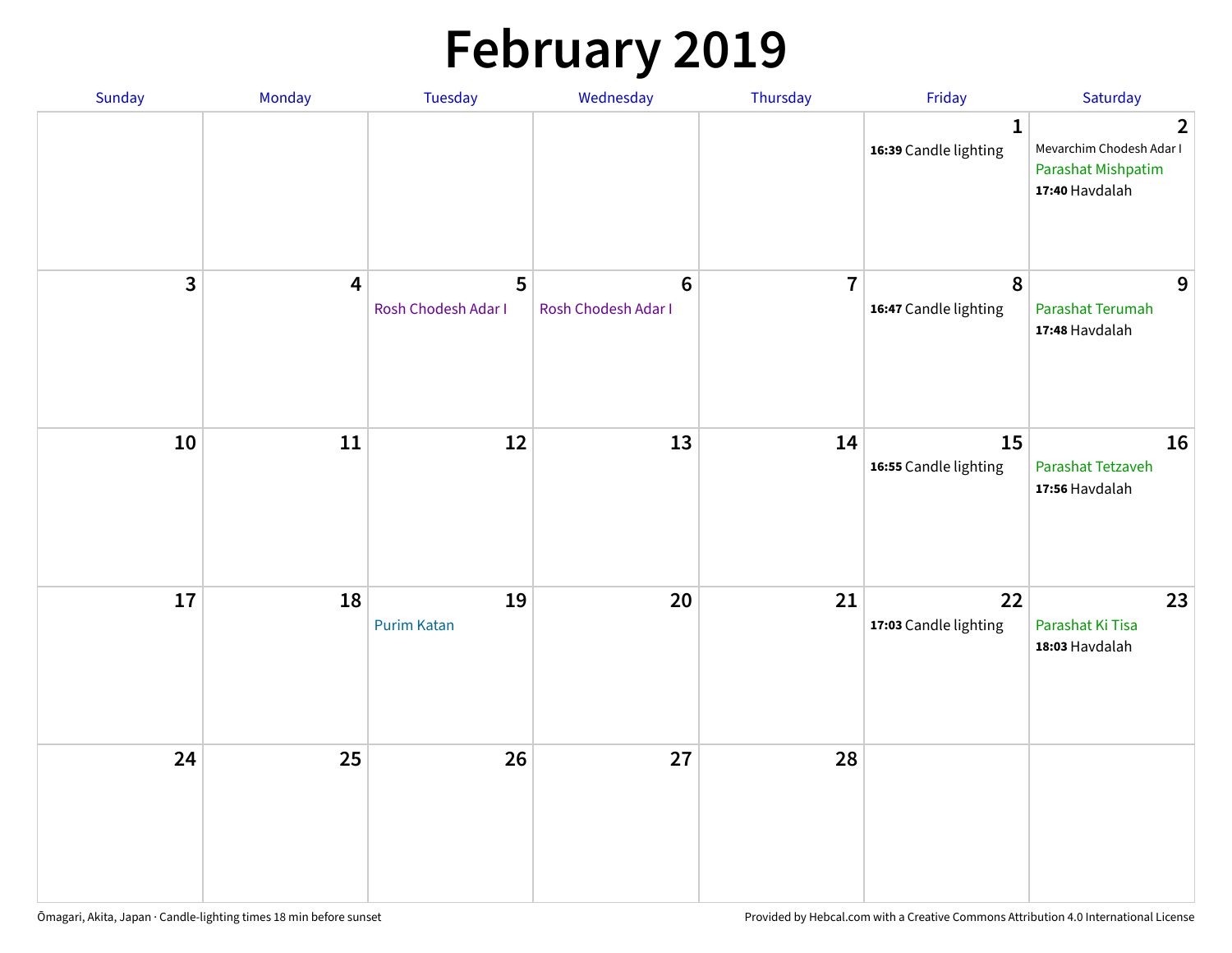### **March 2019**

| Sunday       | Monday | Tuesday | Wednesday                                                                                | Thursday                               | Friday                                              | Saturday                                                                                                      |
|--------------|--------|---------|------------------------------------------------------------------------------------------|----------------------------------------|-----------------------------------------------------|---------------------------------------------------------------------------------------------------------------|
|              |        |         |                                                                                          |                                        | $\mathbf{1}$<br>17:11 Candle lighting               | $\overline{2}$<br><b>Shabbat Shekalim</b><br>Mevarchim Chodesh Adar II<br>Parashat Vayakhel<br>18:11 Havdalah |
| $\mathbf{3}$ | 4      | 5       | $6\phantom{1}6$                                                                          | $\overline{7}$<br>Rosh Chodesh Adar II | 8<br>Rosh Chodesh Adar II<br>17:18 Candle lighting  | 9<br>Parashat Pekudei<br>18:18 Havdalah                                                                       |
| 10           | 11     | 12      | 13                                                                                       | 14                                     | 15<br>17:26 Candle lighting                         | 16<br><b>Shabbat Zachor</b><br>Parashat Vayikra<br>18:25 Havdalah                                             |
| 17           | 18     | 19      | 20<br>04:24 Fast begins<br><b>Ta'anit Esther</b><br>18:22 Fast ends<br><b>Erev Purim</b> | 21<br>Purim                            | 22<br><b>Shushan Purim</b><br>17:33 Candle lighting | 23<br><b>Parashat Tzav</b><br>18:32 Havdalah                                                                  |
| 24           | 25     | 26      | 27                                                                                       | 28                                     | 29<br>17:40 Candle lighting                         | 30<br><b>Shabbat Parah</b><br>Mevarchim Chodesh Nisan<br>Parashat Shmini<br>18:39 Havdalah                    |
| 31           |        |         |                                                                                          |                                        |                                                     |                                                                                                               |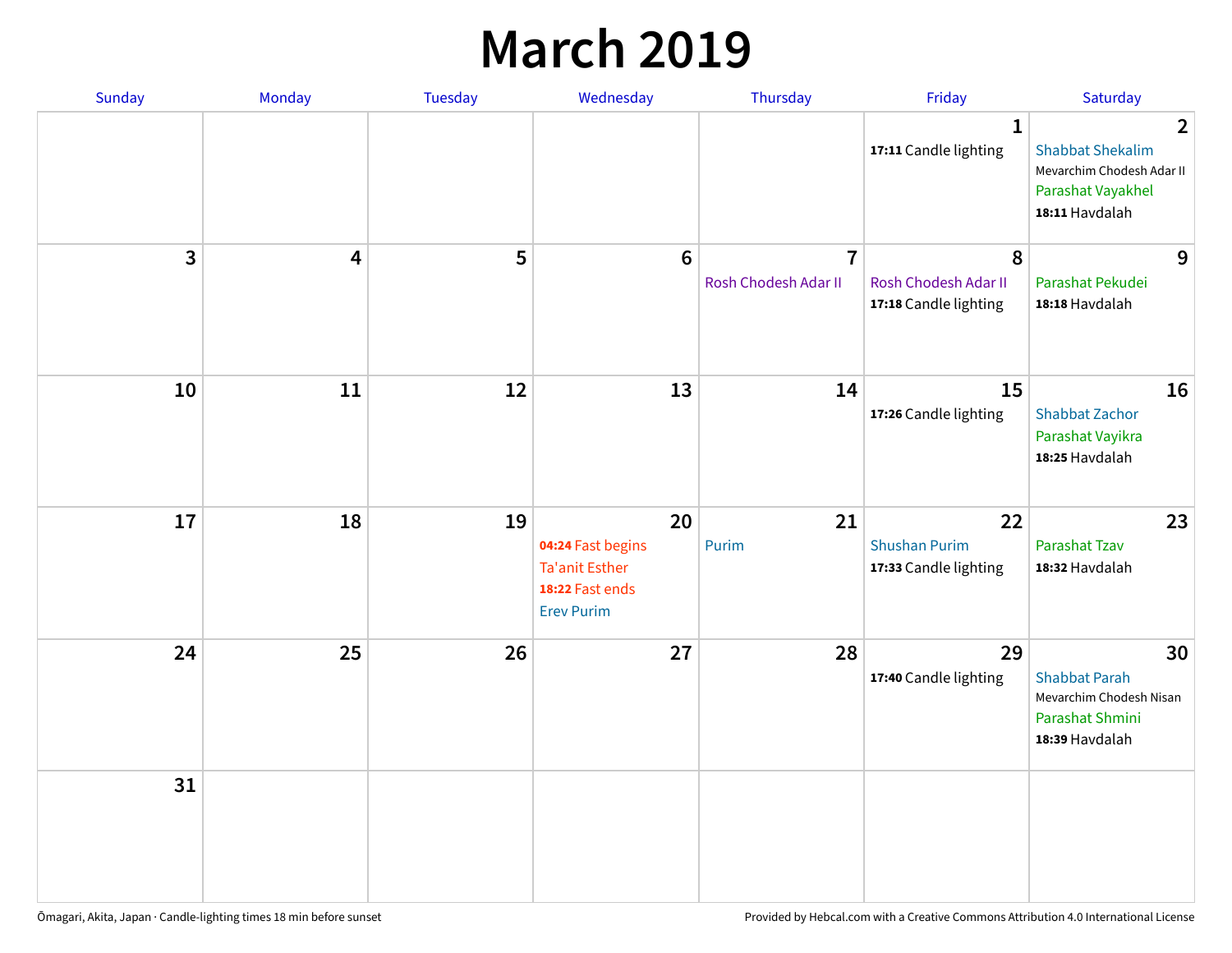## **April 2019**

| Sunday                                   | Monday                  | Tuesday                | Wednesday             | Thursday                                        | Friday                                                                                            | Saturday                                                                                 |
|------------------------------------------|-------------------------|------------------------|-----------------------|-------------------------------------------------|---------------------------------------------------------------------------------------------------|------------------------------------------------------------------------------------------|
|                                          | $\mathbf{1}$            | $\overline{2}$         | 3                     | $\overline{4}$                                  | 5<br>17:47 Candle lighting                                                                        | 6<br>Shabbat HaChodesh<br><b>Rosh Chodesh Nisan</b><br>Parashat Tazria<br>18:47 Havdalah |
| $\overline{7}$                           | 8                       | $\boldsymbol{9}$       | 10                    | 11                                              | 12<br>17:54 Candle lighting                                                                       | 13<br><b>Shabbat HaGadol</b><br>Parashat Metzora<br>18:54 Havdalah                       |
| 14                                       | 15<br>Yom HaAliyah      | 16                     | 17                    | 18                                              | 19<br>03:32 Fast begins<br><b>Ta'anit Bechorot</b><br><b>Erev Pesach</b><br>18:01 Candle lighting | 20<br>Pesach I<br>19:02 Candle lighting                                                  |
| 21<br><b>Pesach II</b><br>19:03 Havdalah | 22<br>Pesach III (CH"M) | 23<br>Pesach IV (CH"M) | 24<br>Pesach V (CH"M) | 25<br>Pesach VI (CH"M)<br>18:06 Candle lighting | 26<br><b>Pesach VII</b><br>18:07 Candle lighting                                                  | 27<br><b>Pesach VIII</b><br>19:10 Havdalah                                               |
| 28                                       | 29                      | 30                     |                       |                                                 |                                                                                                   |                                                                                          |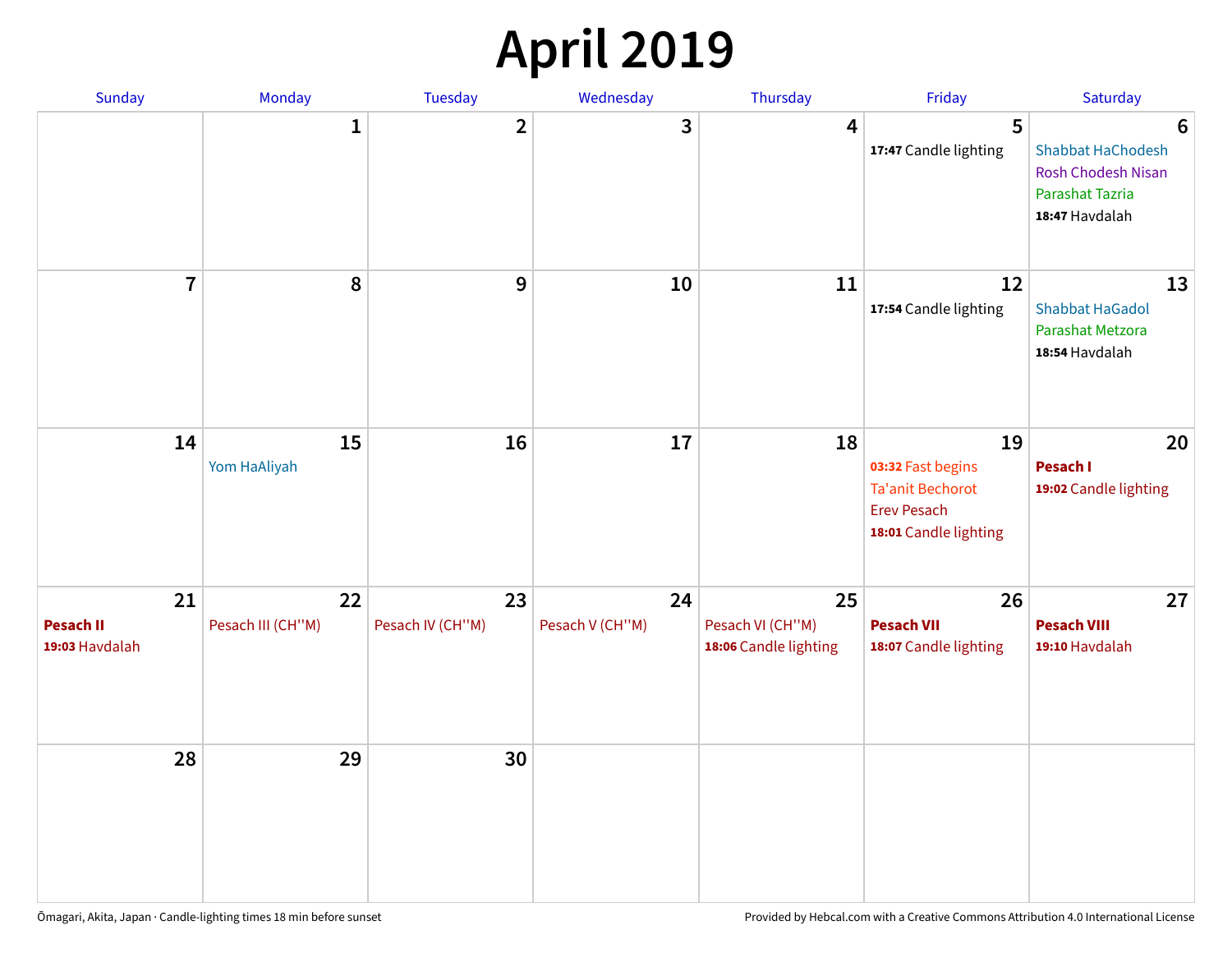### **May 2019**

| Sunday                    | Monday                      | Tuesday        | Wednesday                  | Thursday                      | Friday                                           | Saturday                                                              |
|---------------------------|-----------------------------|----------------|----------------------------|-------------------------------|--------------------------------------------------|-----------------------------------------------------------------------|
|                           |                             |                | 1                          | $\overline{2}$<br>Yom HaShoah | $\overline{\mathbf{3}}$<br>18:14 Candle lighting | 4<br>Mevarchim Chodesh Iyyar<br>Parashat Achrei Mot<br>19:18 Havdalah |
| 5<br>Rosh Chodesh Iyyar   | $6\,$<br>Rosh Chodesh Iyyar | $\overline{7}$ | $\pmb{8}$<br>Yom HaZikaron | 9<br>Yom HaAtzma'ut           | 10<br>18:21 Candle lighting                      | 11<br>Parashat Kedoshim<br>19:26 Havdalah                             |
| 12                        | 13                          | 14             | 15                         | 16                            | 17<br>18:28 Candle lighting                      | 18<br><b>Parashat Emor</b><br>19:33 Havdalah                          |
| 19<br><b>Pesach Sheni</b> | 20                          | 21             | 22                         | 23<br>Lag BaOmer              | 24<br>18:34 Candle lighting                      | 25<br>Parashat Behar<br>19:40 Havdalah                                |
| 26                        | 27                          | 28             | 29                         | 30                            | 31<br>18:39 Candle lighting                      |                                                                       |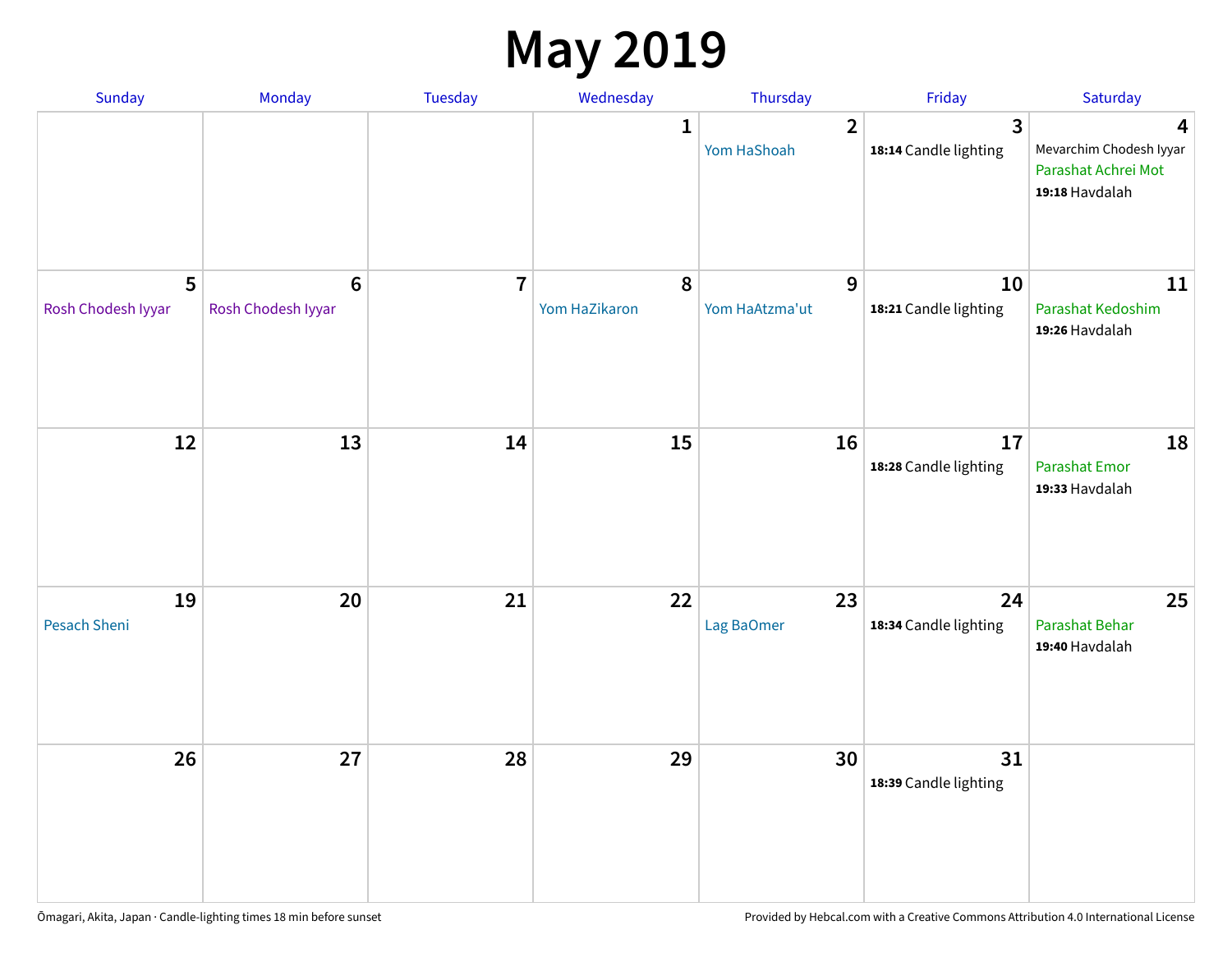#### **June 2019**

| Sunday                                         | Monday                                    | Tuesday                 | Wednesday | Thursday        | Friday                                  | Saturday                                                               |
|------------------------------------------------|-------------------------------------------|-------------------------|-----------|-----------------|-----------------------------------------|------------------------------------------------------------------------|
|                                                |                                           |                         |           |                 |                                         | 1<br>Mevarchim Chodesh Sivan<br>Parashat Bechukotai<br>19:47 Havdalah  |
| $\overline{2}$<br>Yom Yerushalayim             | $\mathbf{3}$                              | 4<br>Rosh Chodesh Sivan | 5         | $6\phantom{1}6$ | $\overline{7}$<br>18:44 Candle lighting | 8<br><b>Erev Shavuot</b><br>Parashat Bamidbar<br>19:52 Candle lighting |
| 9<br><b>Shavuot I</b><br>19:52 Candle lighting | 10<br><b>Shavuot II</b><br>19:53 Havdalah | 11                      | 12        | 13              | 14<br>18:48 Candle lighting             | 15<br><b>Parashat Nasso</b><br>19:56 Havdalah                          |
| 16                                             | 17                                        | 18                      | 19        | 20              | 21<br>18:50 Candle lighting             | 22<br>Parashat Beha'alotcha<br>19:58 Havdalah                          |
| 23                                             | 24                                        | 25                      | 26        | 27              | 28<br>18:51 Candle lighting             | 29<br>Mevarchim Chodesh Tamuz<br>Parashat Sh'lach<br>19:58 Havdalah    |
| 30                                             |                                           |                         |           |                 |                                         |                                                                        |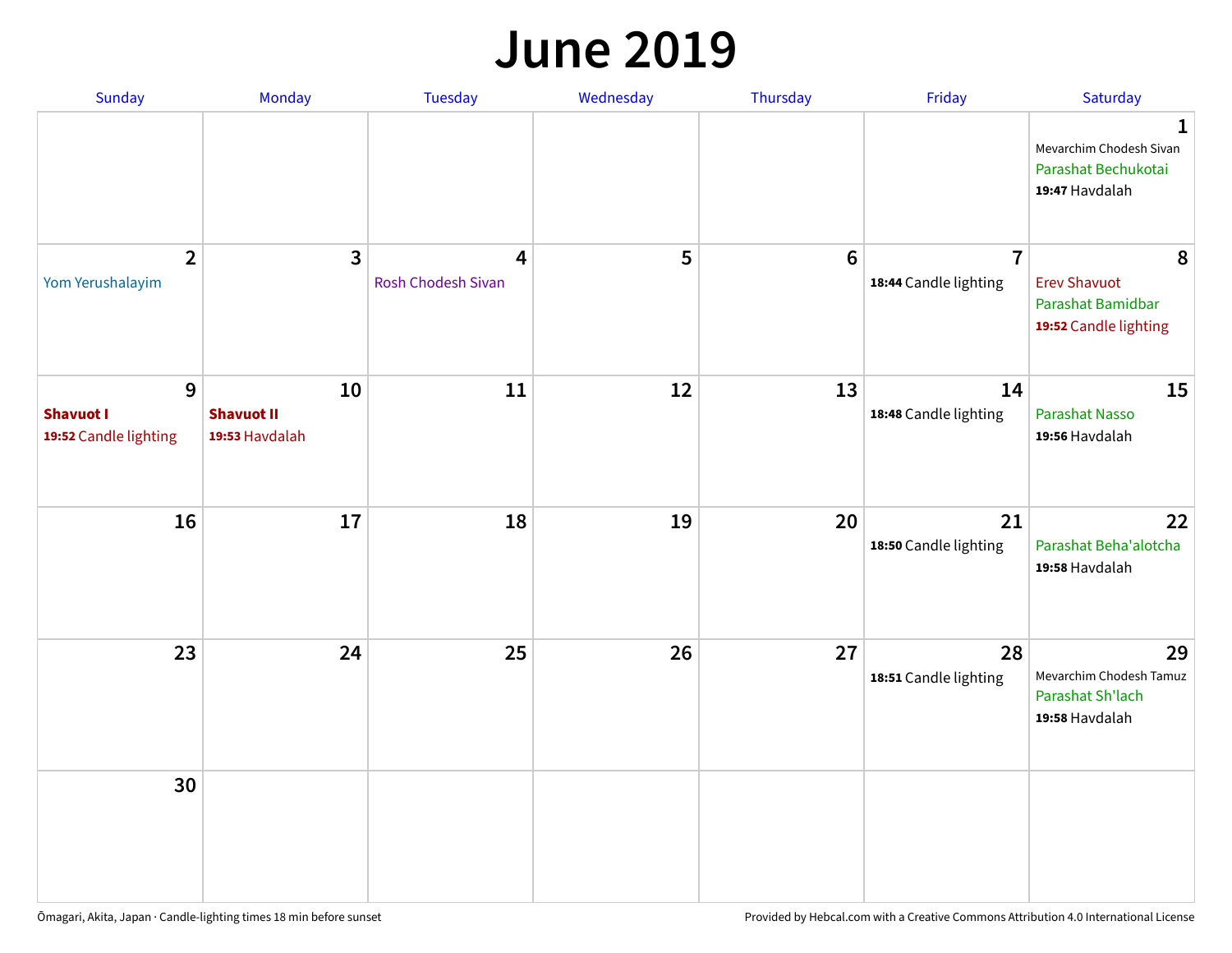# **July 2019**

| Sunday                                                           | Monday       | Tuesday        | Wednesday                                   | Thursday                | Friday                      | Saturday                                                                |
|------------------------------------------------------------------|--------------|----------------|---------------------------------------------|-------------------------|-----------------------------|-------------------------------------------------------------------------|
|                                                                  | $\mathbf{1}$ | $\overline{2}$ | $\overline{3}$<br><b>Rosh Chodesh Tamuz</b> | 4<br>Rosh Chodesh Tamuz | 5<br>18:50 Candle lighting  | $6\phantom{1}6$<br>Parashat Korach<br>19:57 Havdalah                    |
| $\overline{7}$                                                   | 8            | $\overline{9}$ | 10                                          | 11                      | 12<br>18:48 Candle lighting | 13<br><b>Parashat Chukat</b><br>19:53 Havdalah                          |
| 14                                                               | 15           | 16             | 17                                          | 18                      | 19<br>18:44 Candle lighting | 20<br><b>Parashat Balak</b><br>19:48 Havdalah                           |
| 21<br>02:50 Fast begins<br><b>Tzom Tammuz</b><br>19:39 Fast ends | 22           | 23             | 24                                          | 25                      | 26<br>18:38 Candle lighting | 27<br>Mevarchim Chodesh Av<br><b>Parashat Pinchas</b><br>19:42 Havdalah |
| 28                                                               | 29           | 30             | 31                                          |                         |                             |                                                                         |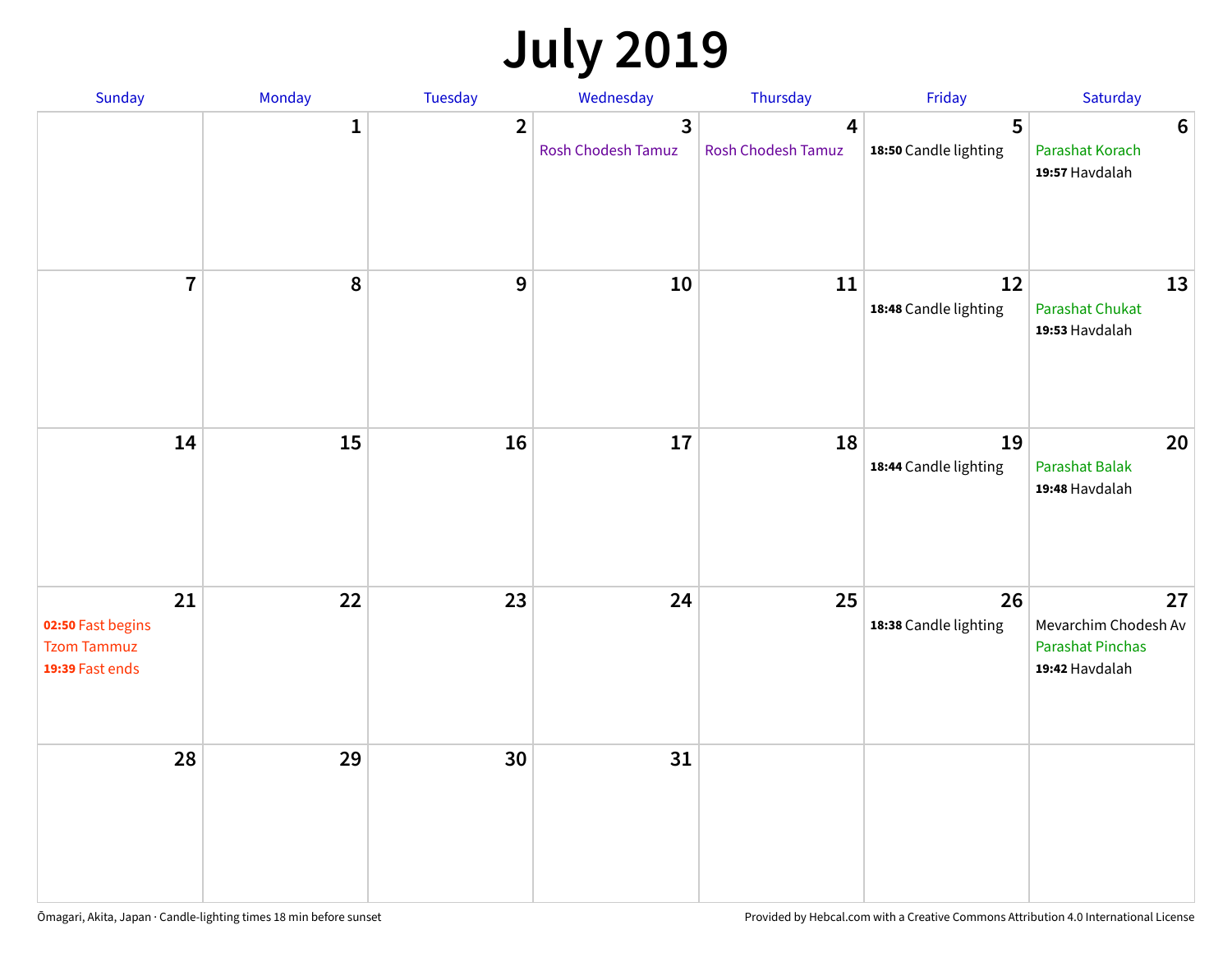# **August 2019**

| Sunday                                          | Monday | Tuesday         | Wednesday               | Thursday     | Friday                                                     | Saturday                                                                                                          |
|-------------------------------------------------|--------|-----------------|-------------------------|--------------|------------------------------------------------------------|-------------------------------------------------------------------------------------------------------------------|
|                                                 |        |                 |                         | $\mathbf{1}$ | $\overline{2}$<br>Rosh Chodesh Av<br>18:32 Candle lighting | $\overline{3}$<br>Parashat Matot-Masei<br>19:34 Havdalah                                                          |
| $\overline{\mathbf{4}}$                         | 5      | $6\phantom{1}6$ | $\overline{\mathbf{I}}$ | 8            | 9<br>18:24 Candle lighting                                 | 10<br><b>Shabbat Chazon</b><br>18:41 Fast begins<br>Erev Tish'a B'Av<br><b>Parashat Devarim</b><br>19:25 Havdalah |
| 11<br>Tish'a B'Av (observed)<br>19:15 Fast ends | 12     | 13              | 14                      | 15           | 16<br>Tu B'Av<br>18:15 Candle lighting                     | 17<br><b>Shabbat Nachamu</b><br>Parashat Vaetchanan<br>19:15 Havdalah                                             |
| 18                                              | 19     | 20              | 21                      | 22           | 23<br>18:05 Candle lighting                                | 24<br>Mevarchim Chodesh Elul<br><b>Parashat Eikev</b><br>19:04 Havdalah                                           |
| 25                                              | 26     | 27              | 28                      | 29           | 30<br>17:55 Candle lighting                                | 31<br>Rosh Chodesh Elul<br>Parashat Re'eh<br>18:53 Havdalah                                                       |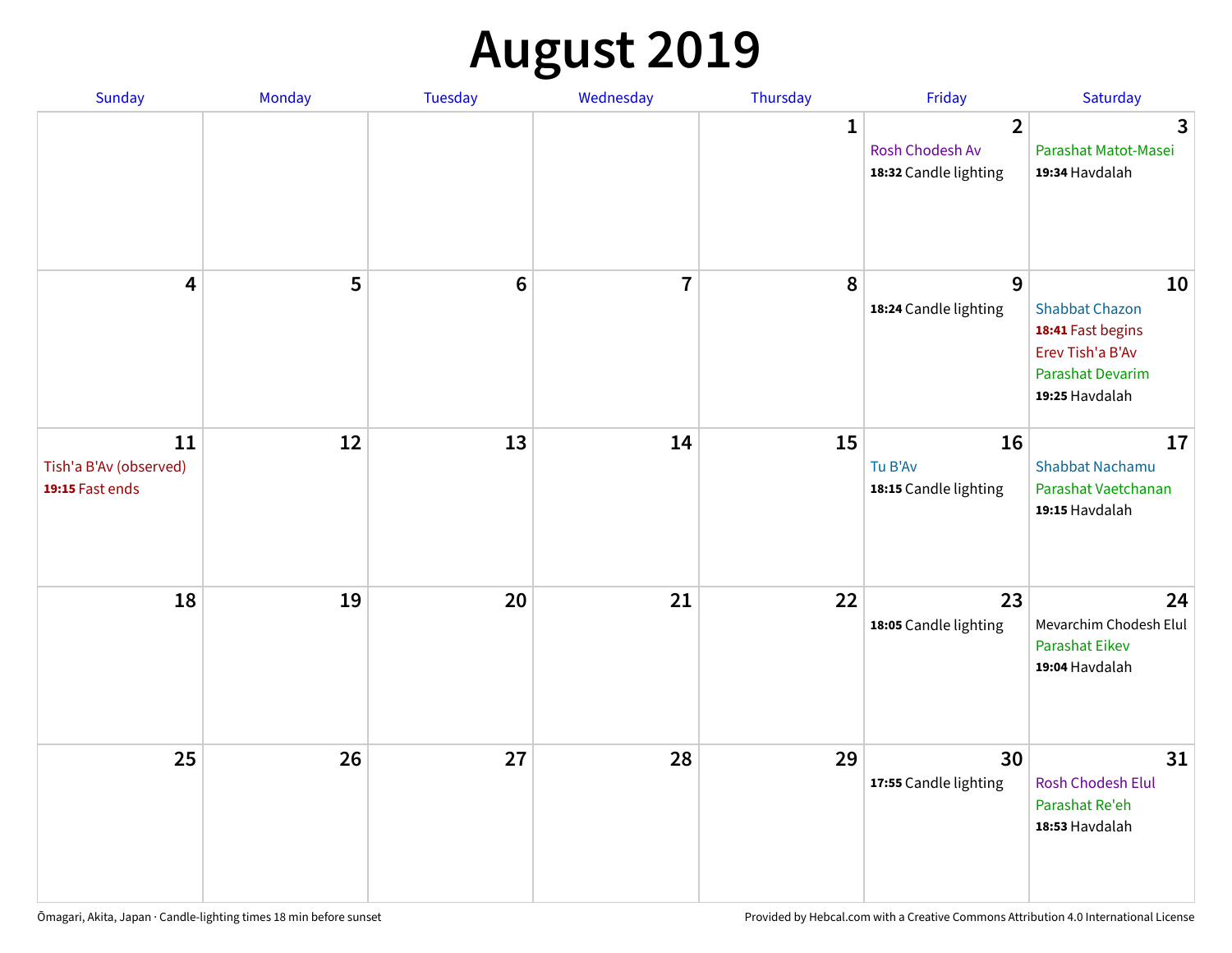### **September 2019**

| Sunday                                                  | Monday                                           | Tuesday | Wednesday | Thursday | Friday                                   | Saturday                                                    |
|---------------------------------------------------------|--------------------------------------------------|---------|-----------|----------|------------------------------------------|-------------------------------------------------------------|
| 1<br>Rosh Hashana LaBehemot<br><b>Rosh Chodesh Elul</b> | $\overline{2}$                                   | 3       | 4         | 5        | $6\phantom{1}6$<br>17:44 Candle lighting | $\overline{7}$<br><b>Parashat Shoftim</b><br>18:41 Havdalah |
| 8                                                       | 9                                                | 10      | 11        | 12       | 13<br>17:33 Candle lighting              | 14<br>Parashat Ki Teitzei<br>18:30 Havdalah                 |
| 15                                                      | 16                                               | 17      | 18        | 19       | 20<br>17:21 Candle lighting              | 21<br>Leil Selichot<br>Parashat Ki Tavo<br>18:18 Havdalah   |
| 22                                                      | 23                                               | 24      | 25        | 26       | 27<br>17:10 Candle lighting              | 28<br>Parashat Nitzavim<br>18:06 Havdalah                   |
| 29<br>Erev Rosh Hashana<br>17:07 Candle lighting        | 30<br>Rosh Hashana 5780<br>18:03 Candle lighting |         |           |          |                                          |                                                             |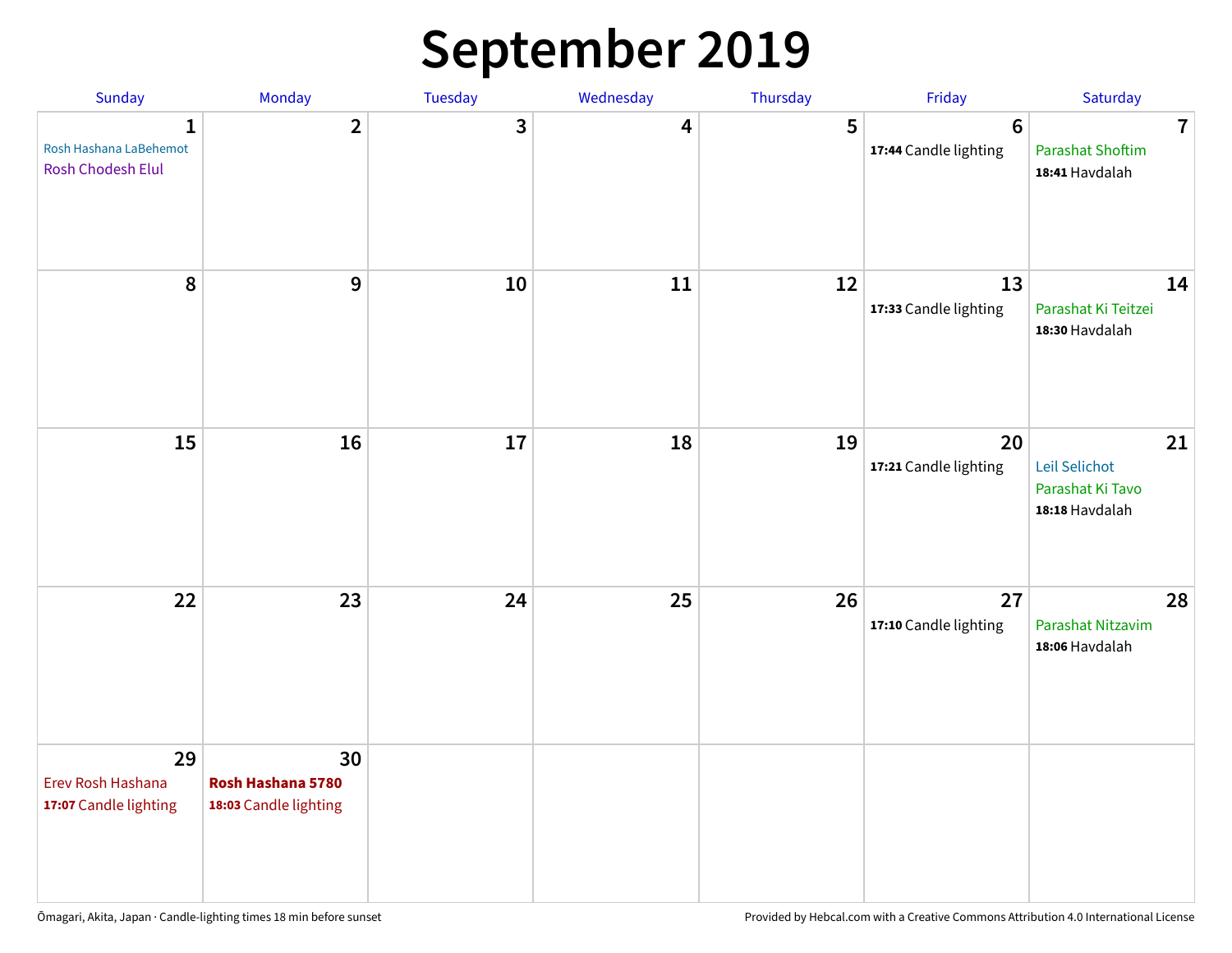## **October 2019**

| <b>Sunday</b>                                            | <b>Monday</b>                                        | <b>Tuesday</b>                                           | Wednesday                                                                      | Thursday               | Friday                                         | Saturday                                                                       |
|----------------------------------------------------------|------------------------------------------------------|----------------------------------------------------------|--------------------------------------------------------------------------------|------------------------|------------------------------------------------|--------------------------------------------------------------------------------|
|                                                          |                                                      | $\mathbf{1}$<br><b>Rosh Hashana II</b><br>18:02 Havdalah | $\overline{2}$<br>04:16 Fast begins<br><b>Tzom Gedaliah</b><br>17:53 Fast ends | 3                      | 4<br>16:59 Candle lighting                     | 5<br><b>Shabbat Shuva</b><br>Parashat Vayeilech<br>17:55 Havdalah              |
| $6\phantom{1}$                                           | $\overline{7}$                                       | 8<br><b>Erev Yom Kippur</b><br>16:52 Candle lighting     | 9<br><b>Yom Kippur</b><br>17:49 Havdalah                                       | 10                     | 11<br>16:48 Candle lighting                    | 12<br>Parashat Ha'Azinu<br>17:45 Havdalah                                      |
| 13<br><b>Erev Sukkot</b><br>16:45 Candle lighting        | 14<br>Sukkot I<br>17:42 Candle lighting              | 15<br><b>Sukkot II</b><br>17:40 Havdalah                 | 16<br>Sukkot III (CH"M)                                                        | 17<br>Sukkot IV (CH"M) | 18<br>Sukkot V (CH"M)<br>16:37 Candle lighting | 19<br>Sukkot VI (CH"M)<br>17:35 Havdalah                                       |
| 20<br>Sukkot VII (Hoshana Raba)<br>16:35 Candle lighting | 21<br><b>Shmini Atzeret</b><br>17:32 Candle lighting | 22<br><b>Simchat Torah</b><br>17:31 Havdalah             | 23                                                                             | 24                     | 25<br>16:28 Candle lighting                    | 26<br>Mevarchim Chodesh Cheshvan<br><b>Parashat Bereshit</b><br>17:26 Havdalah |
| 27                                                       | 28                                                   | 29<br>Rosh Chodesh Cheshvan                              | 30<br>Rosh Chodesh Cheshvan                                                    | 31                     |                                                |                                                                                |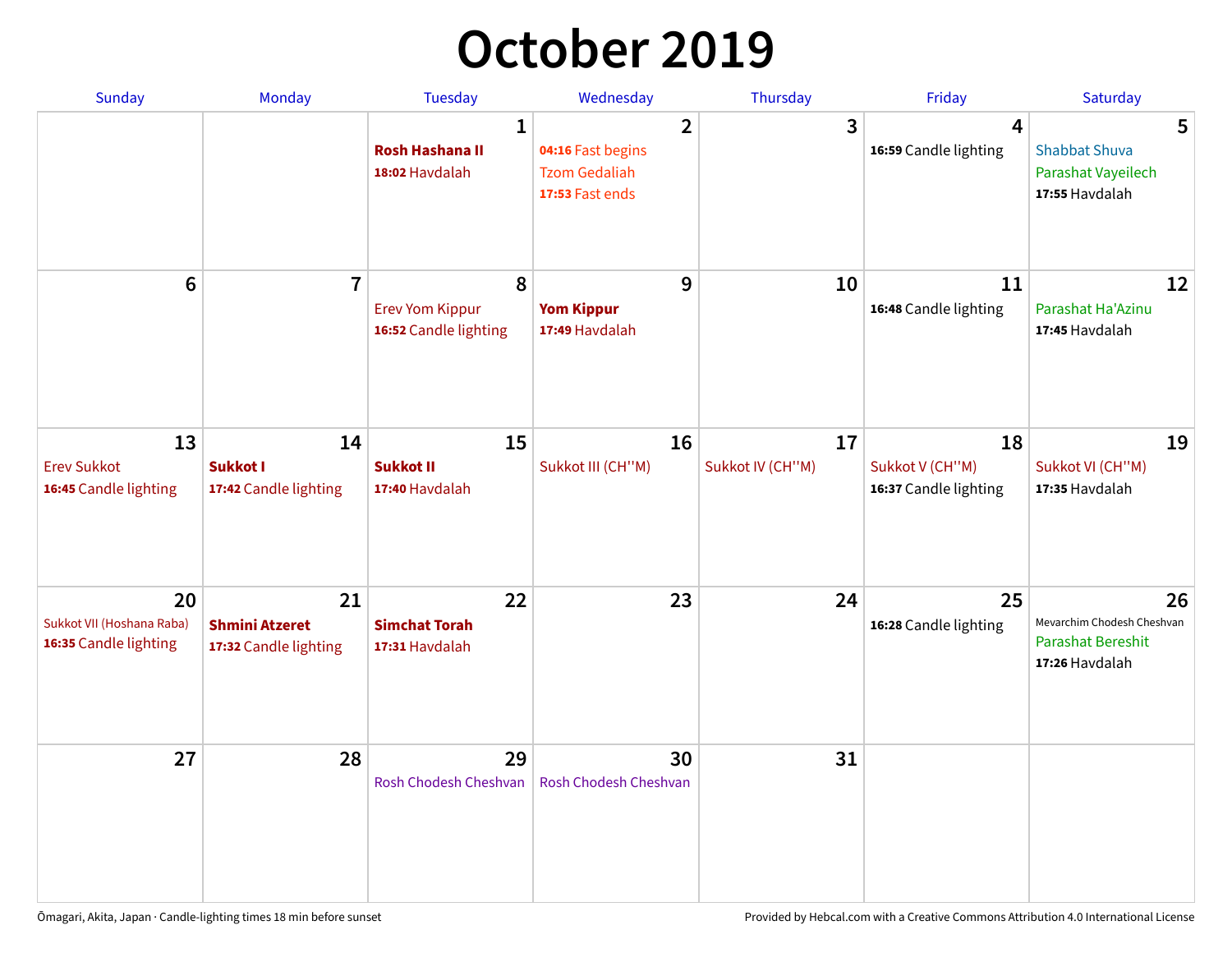#### **November 2019**

| Sunday | Monday                  | Tuesday                             | Wednesday  | Thursday                  | Friday                                             | Saturday                                                                 |
|--------|-------------------------|-------------------------------------|------------|---------------------------|----------------------------------------------------|--------------------------------------------------------------------------|
|        |                         |                                     |            |                           | $\mathbf{1}$<br>16:19 Candle lighting              | $\overline{2}$<br><b>Parashat Noach</b><br>17:18 Havdalah                |
| 3      | $\overline{\mathbf{r}}$ | 5<br>Yom HaAliyah School Observance | $\bf 6$    | $\overline{7}$            | 8<br>16:11 Candle lighting                         | 9<br>Parashat Lech-Lecha<br>17:11 Havdalah                               |
| 10     | 11                      | 12                                  | 13         | 14                        | 15<br>16:05 Candle lighting                        | 16<br>Parashat Vayera<br>17:05 Havdalah                                  |
| 17     | 18                      | 19                                  | 20         | 21                        | 22<br>16:00 Candle lighting                        | 23<br>Mevarchim Chodesh Kislev<br>Parashat Chayei Sara<br>17:01 Havdalah |
| 24     | 25                      | 26                                  | 27<br>Sigd | 28<br>Rosh Chodesh Kislev | 29<br>Rosh Chodesh Kislev<br>15:57 Candle lighting | 30<br><b>Parashat Toldot</b><br>16:59 Havdalah                           |